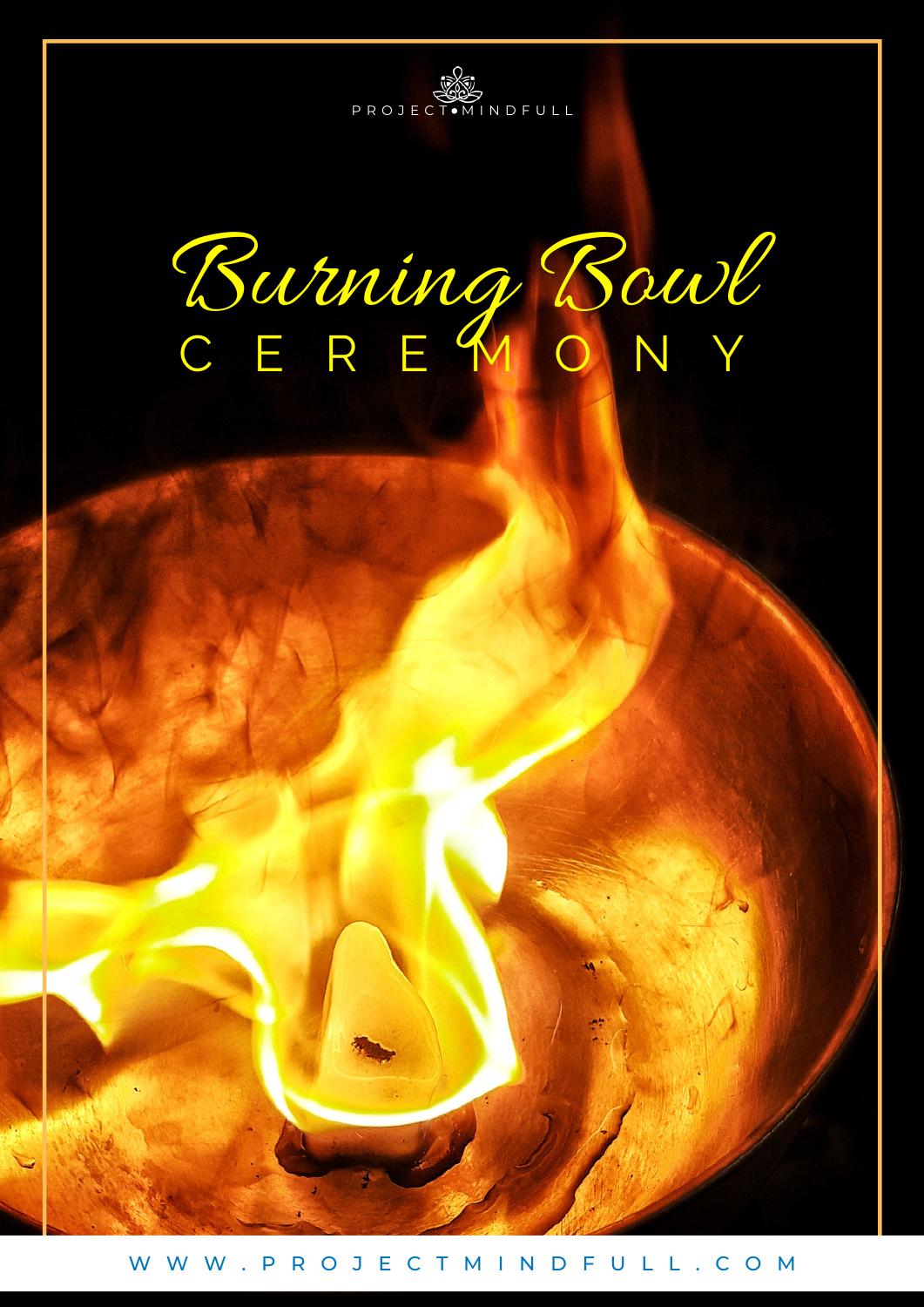# Start the New Year with a Burning Bowl Ceremony

We invite you to let go of anything that no longer serves you through the powerful and symbolic release of the burning bowl ritual.

Break free from what holds you back and set your heart ablaze with zeal and the promise of a wonderful year ahead!

### Supplies You'll Need For the Burning Ceremony

You will need:

- Paper
- $\bullet$  Pen
- Matches or a lighter
- A safe, burn-friendly surface , bowl, pot, fireplace, etc

#### What is a Burning Ceremony?

The burning bowl ceremony is a fire ceremony that helps us release old, unwanted conditions or events in our lives. We name and let go of the old that no longer serves us—and make way for new beginnings.

When it's time to clear out unwanted memories and conditions from our lives, a burning bowl ritual offers a sacred and powerful way to release negativity.

The burning bowl makes space for new beginnings. It can be done at any time. Unity offers a Burning Bowl Ceremony at the close of each year, before intentions are set for the new year.

# Letting Go Gives Us Freedom

For centuries, indigenous groups used smoke as a symbol of their thoughts and prayers rising to the Great Spirit. Engaged couples have also released the past in a burning bowl before taking their vows.

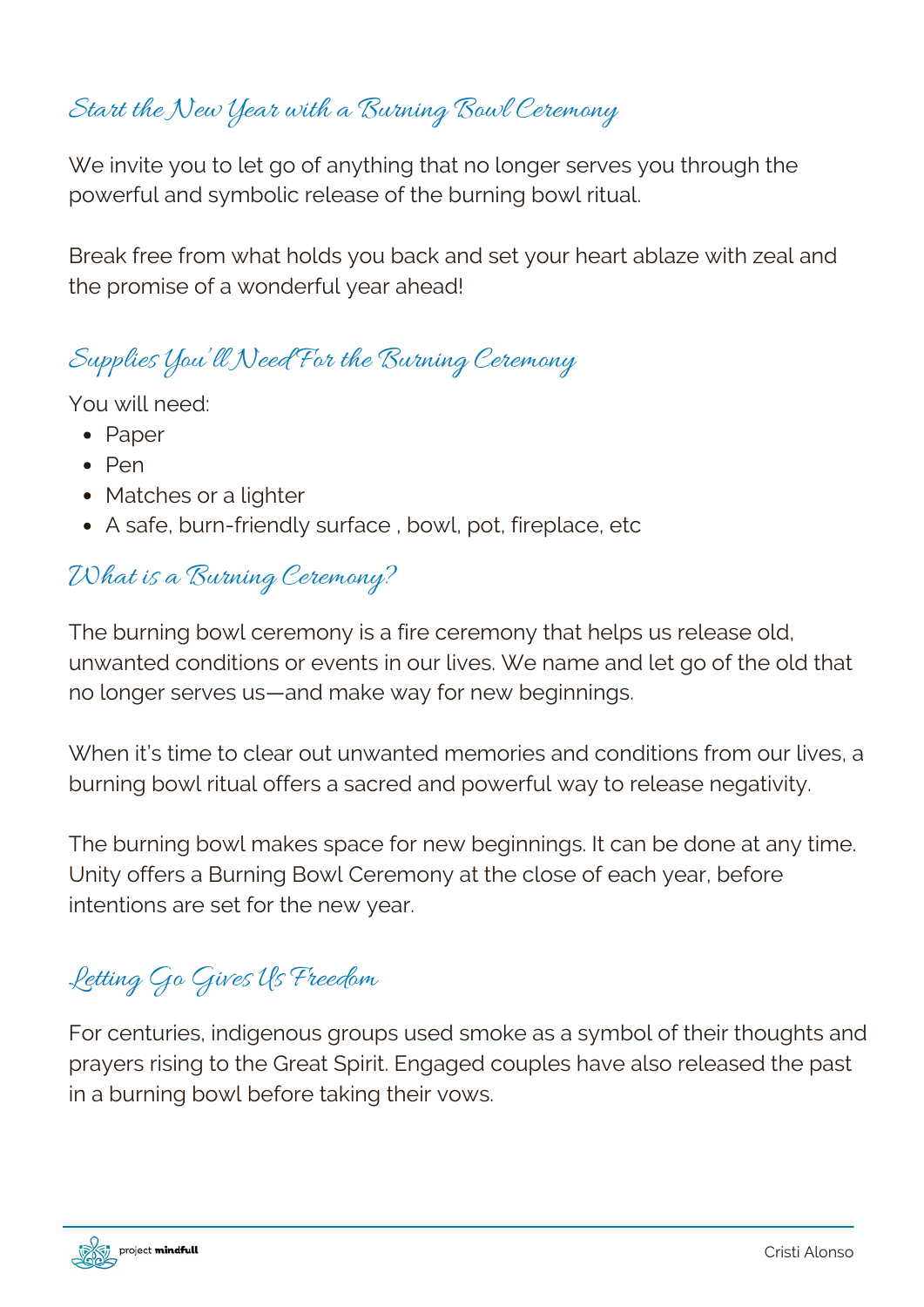Whatever the circumstances, the purpose of the ceremony is to shift consciousness. It's about becoming still, naming what you want to release, and letting it go.

When we let go and let God we experience freedom. Letting go opens us to the power of inspiration, insight, wisdom, and love.

## Write Down What No Longer Serves You

On a piece of paper, write what you want to release. Know that letting go begins the moment you put pen to paper. It is your conscious awareness that activates the release of problems, thoughts, and things from your life.

Describe the events as much or as little as you want. It can be as simple as a name or word, or more in-depth. Let your heart open to the flow as it releases old wounds, negativity, or unhealthy thought patterns. If you get stuck, keep asking yourself "what no longer serves me?"

# Visualize the Smoke Taking Your Thoughts

In a safe place, light a fire in a pot or bowl, or gather around a fireplace or firepit. Then drop your paper into the fire.

As you watch the paper burn, visualize your unwanted thoughts rising up in the smoke, being released from you.

Allow yourself to experience whatever you are feeling: fear, anxiety, sadness, loss, gratitude. Let the feelings lift as the fire consumes your paper.